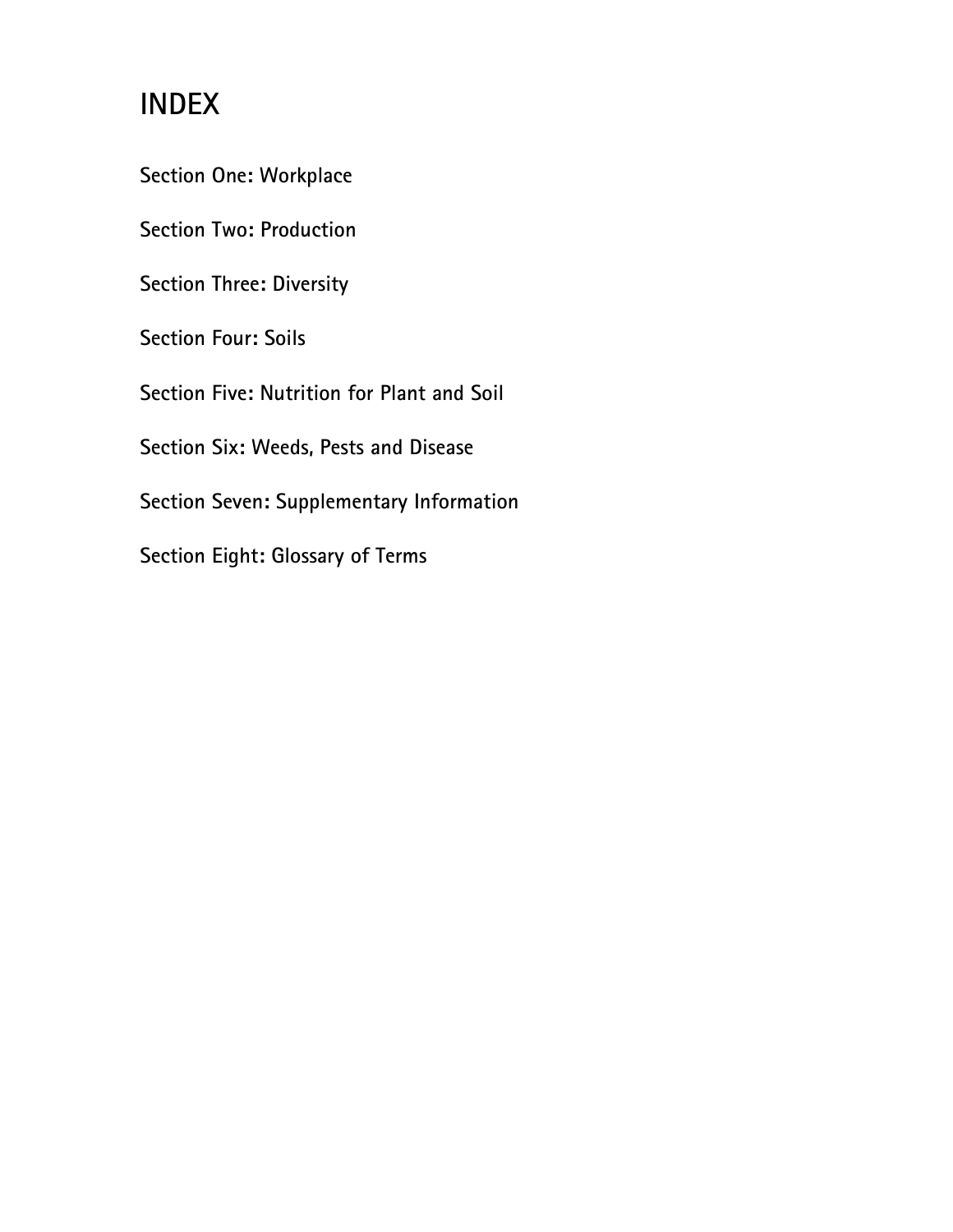# SECTION CONTENT

### Section One: Workplace

| Consultation                          | 3  |
|---------------------------------------|----|
| Bahá'í Consultation                   | 4  |
| <b>Spiritual Virtues</b>              |    |
| Principles for a Workplace (Example)  | 8  |
| Goal Setting                          | 9  |
| Better Records = More Profit          | 11 |
| Diversifying the Farm Business        | 17 |
| Agricultural Labor                    | 17 |
| Legal and Licensing Requirements      | 18 |
| Hazards in the Workplace              | 19 |
| Emergencies in the Workplace          | 19 |
| <b>Risks</b>                          | 20 |
| Marketing                             | 24 |
| <b>Networks</b>                       | 36 |
| Establishing a Local Biodynamic Group | 37 |

### Section Two: Biodynamic Production

| What Makes a Biodynamic System                  | 3  |
|-------------------------------------------------|----|
| Timetable of Biodynamic Activities              | 4  |
| Land Capability Classes                         | 4  |
| <b>Good Farm Practices</b>                      | 6  |
| Plants                                          | 7  |
| <b>Plant Families</b>                           | 8  |
| <b>Plants to Attract Beneficial Insects</b>     | 8  |
| <b>Companion Planting</b>                       | 10 |
| Mulching                                        | 13 |
| Pastures                                        | 15 |
| <b>Cropping Systems</b>                         | 19 |
| Cover Crops and Associate Crops                 | 21 |
| Resources                                       | 29 |
| Animals                                         | 32 |
| <b>Grazing Management</b>                       | 36 |
| Trace Elements and Their Importance for Animals | 39 |
| Supplements to Improve Wellbeing of Animals     | 40 |
| Seeds                                           | 43 |
| Biodynamic Fruit Tree Care                      | 49 |
| <b>Biodynamic Tree Paste</b>                    | 55 |
| Biodynamic Viticulture                          | 56 |
| Water                                           | 58 |
| Spreadsheets for All Your Records               | 59 |
| Key Performance Indicators                      | 64 |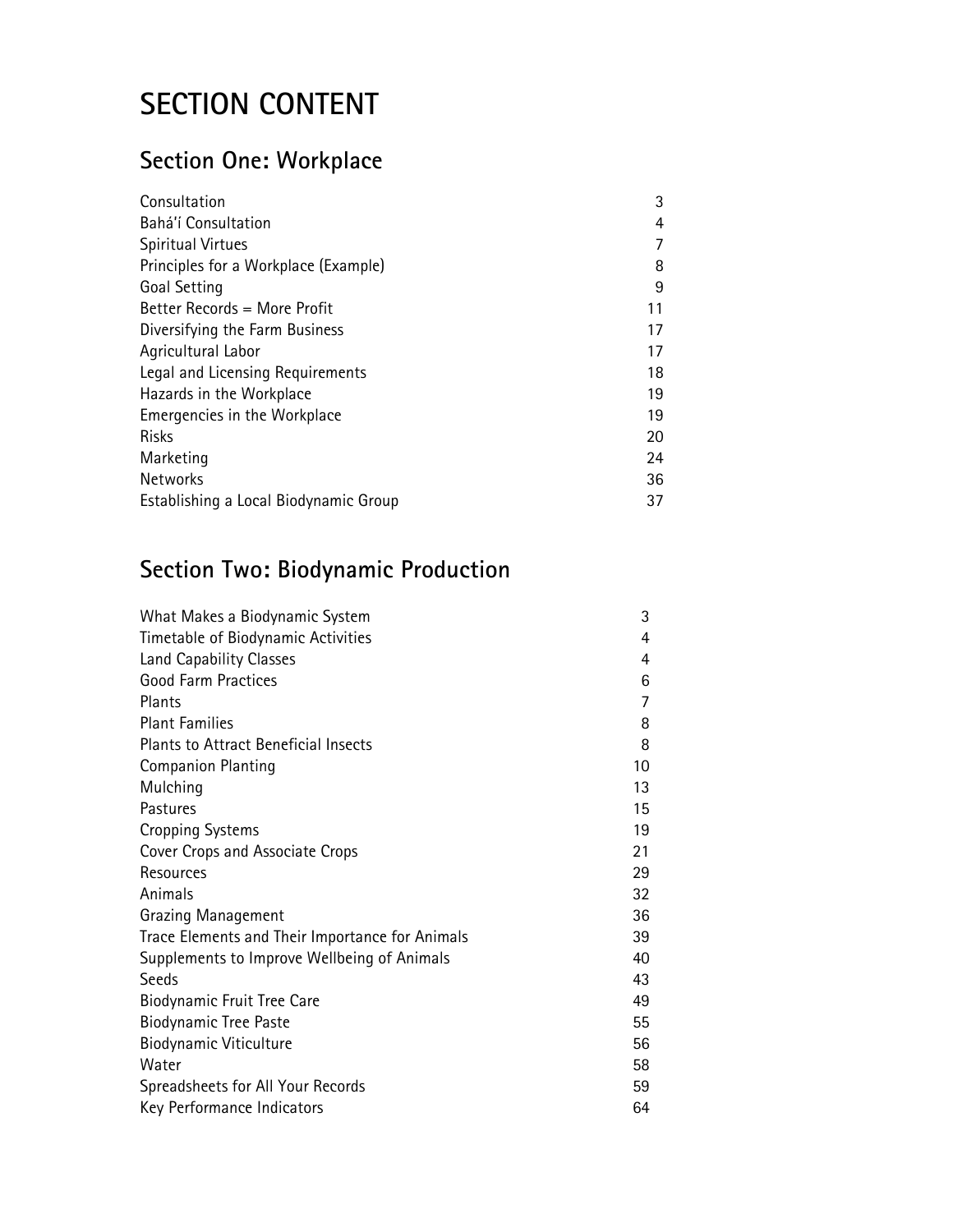## Section Three: Diversity

| Importance of Biodiversity | 3  |
|----------------------------|----|
| Soil Biodiversity          | 9  |
| The Value of Biodiversity  | 14 |
| Increasing Biodiversity    | 15 |
| Trees                      | 16 |
| Regulating the Woodland    | 20 |
| Shelterbelts               |    |

### Section Four: Soils

| <b>Parent Material of Soils</b>                     | 3  |
|-----------------------------------------------------|----|
| Soil Facts                                          | 4  |
| Importance of Good Soil                             | 4  |
| Importance of Clay                                  | 5  |
| Soil Organisms                                      |    |
| Good Soil Husbandry                                 | 12 |
| <b>Soil Conditions</b>                              | 13 |
| Soil Structure                                      | 14 |
| Humus Increases the Water Holding Capacity of Soils | 15 |
| Soil Colour                                         | 16 |
| Soil Cultivations                                   | 16 |
| Identifying Contour Lines                           | 27 |
| Soil Erosion                                        | 28 |
| Salinity Research                                   | 29 |

### Section Five: Nutrition for Plants and Soils

| Maintaining Fertility in a Biodynamic System                     | 3  |
|------------------------------------------------------------------|----|
| <b>Biological Transmutation</b>                                  | 5  |
| Justus Von Liebig's N-P-K Theory                                 | 8  |
| Stirring the Biodynamic Preparations                             | 9  |
| Calcium, Silica and Clay                                         | 14 |
| Using BD501                                                      | 21 |
| The Compost Preparations                                         | 22 |
| BD500 and the Cow Pat Pit                                        | 24 |
| Micro-organisms in the Farming System                            | 25 |
| Tillage, Crop Rotation and the Application of Manure and Compost | 26 |
| How to Improve and Maintain Soil Fertility                       | 27 |
| Compost                                                          | 27 |
| Recipe for High Quality Compost                                  | 38 |
| Liquid Manure                                                    | 39 |
| Seaweed                                                          | 45 |
| Crop Rotation                                                    | 46 |
| <b>Green Manures</b>                                             | 54 |